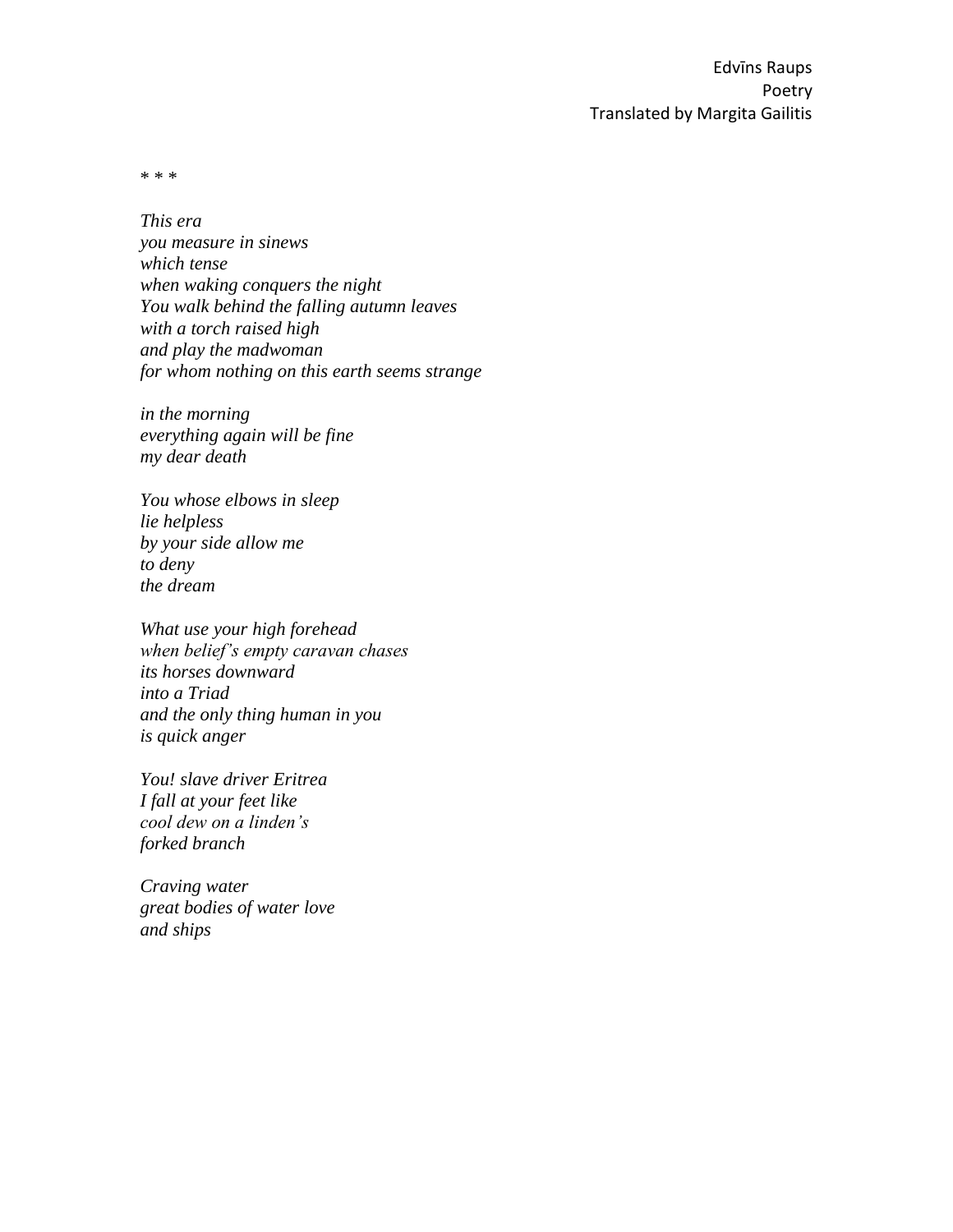\*

I've been shown for a long time what blood is I've been advised to begin all from the beginning But heart-clean The Lord's whine sounds and the silver button in her lap wails a path Don't she says My fear the Night's epic window No one has set foot here except for buffalo the buffalo like dawns crash over me just the tenderness of night narcissus draws me so irresistibly memory slips away through my nose and I am a small red god absorbed by grass

\* \* \*

*in a masterfully nailed Cadillac I drive ever deeper inland and farther into pale sufferer country my hair windblown like a torch You come just in time! Suddenly in my mind heaven shrinks and wrinkles darkness floods in joy over wide open eyes but freezes in expectation As if I have died ha brothers sense my horse hit in the nostrils by the smell of formaldehyde and sparks fly into Mary's lap Where are you in this beyond-the-grave country where palms sway above crags of cliffs and the moon hangs in the branches By the spring where I must drink and water my horse? Hey lift your heads*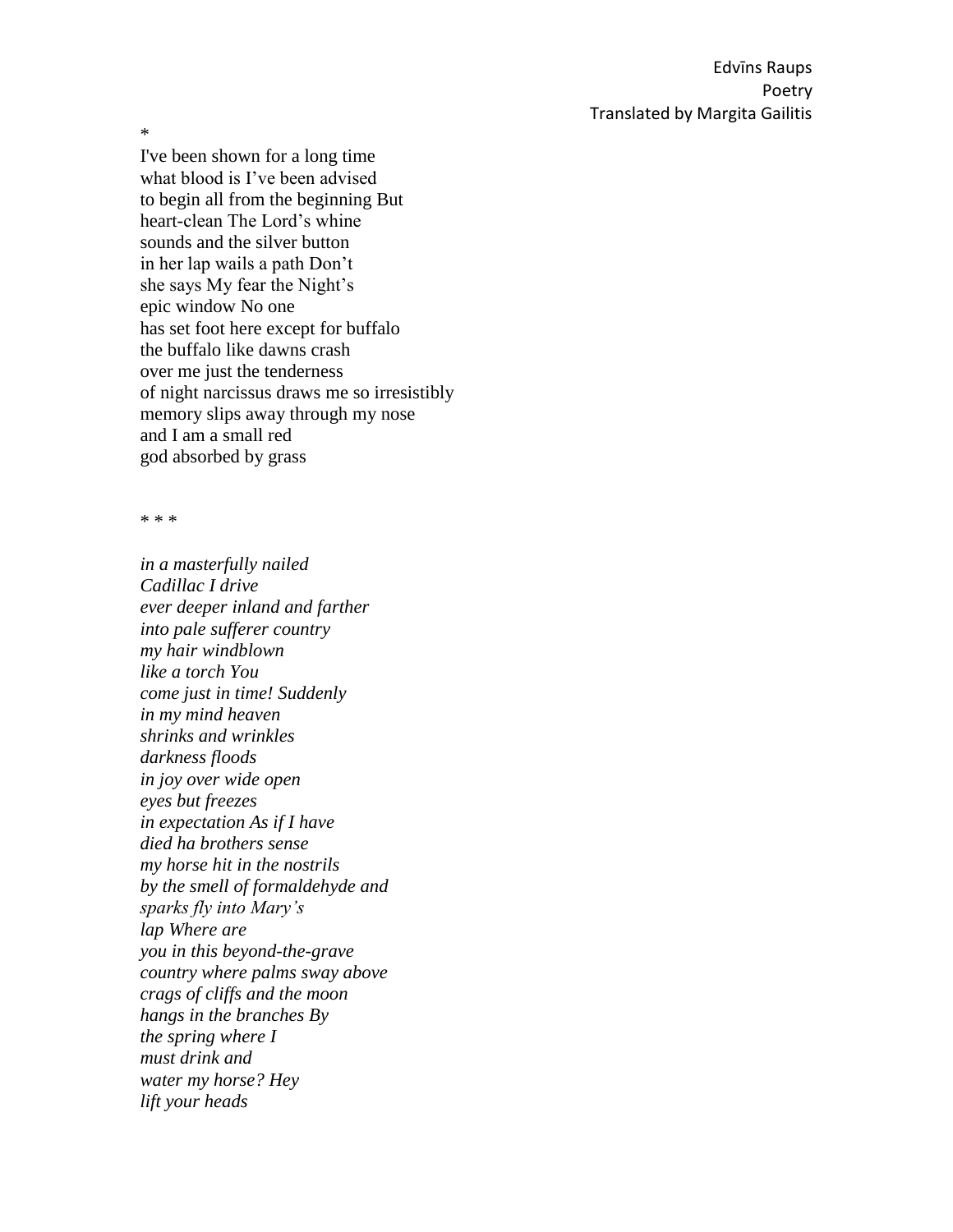*from the beyond death bowls of peace soup Here w e' l l c r a w l o u t*

\* \* \*

We two alone are colored antinational baroque saving our will for something supernaturally simple we dissolve in emotion

I

a bystander gladly sneak into our presence Without a sound to flow away into existence together with our ancestors after a battle with the sun.

We two whose souls can't keep together discarded like the Pope's Bulls While cicadas susurrate about lyrical milk fed pigs in distant Jerusalem and crowds of daisies

right here in Archbishop Meinhard's rational cell opposite the Daugava Boulevard

I don't want to take a break having fallen for your levy like a blossoming cluster of heaven like a Slav stork atop a heartpole

Let it happen to my remains let every grain of sand be like a pain plaster I am an empire  $you - the ruin$ we're made for each other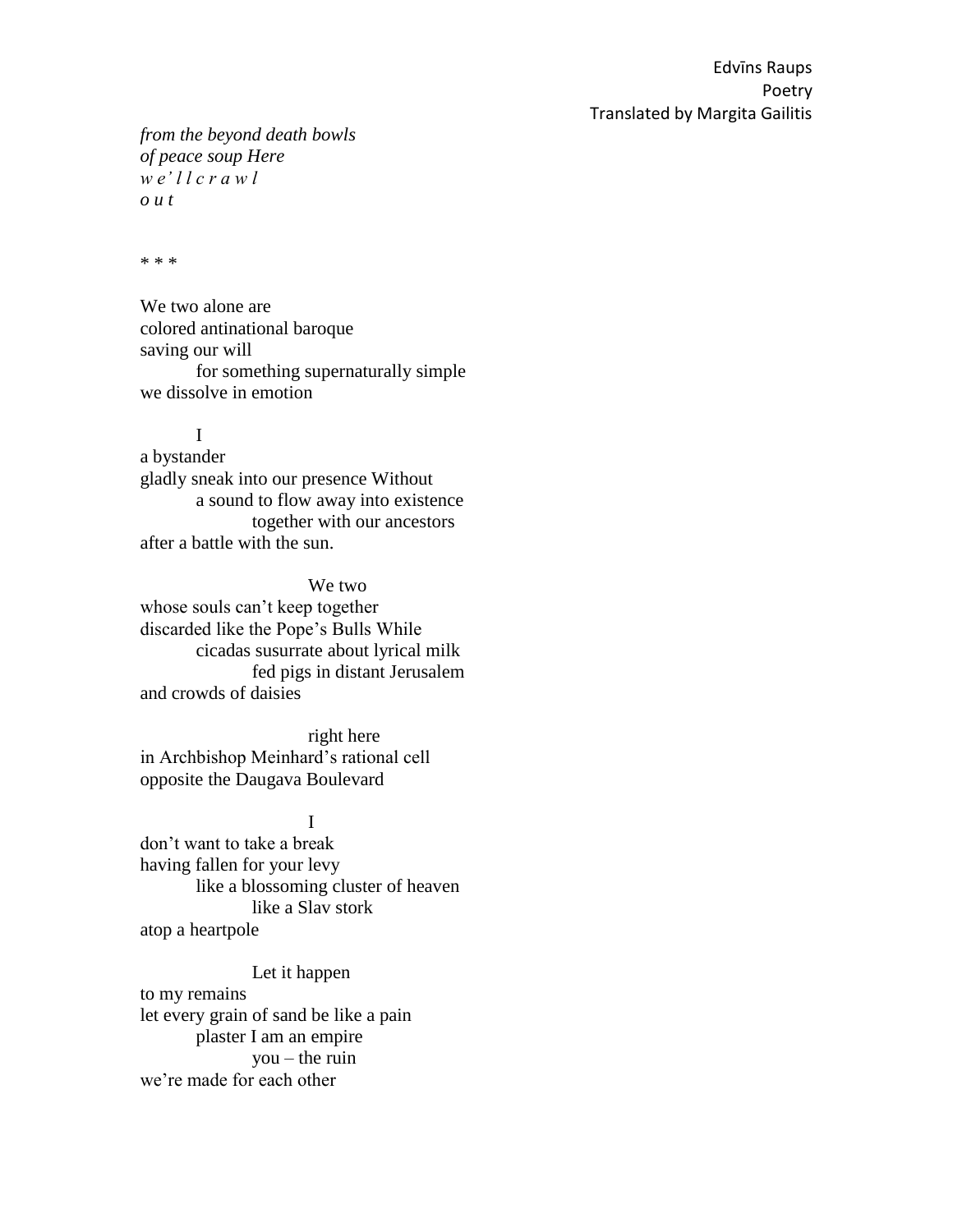Edvīns Raups Poetry Translated by Margita Gailitis Note: During the crusades in the twelfth century, in 1186 the Pope appointed Meinhard as the first bishop to Latvia (then Livonia) to christianize the Baltic tribes. He was eventually made Archbishop and canonized.

\* \* \*

then touch me here right here Where nothing can be changed

My mountains are higher and mine abysses deeper Metaphysically limited I plow the field I covet the heart I plow once more

everyone has their own mythology love

No one comes home the same way My essence – mine the boundary no matter how far I would see if it were not for heaven intervening

Time ticking and time mute heather rust-hued dark brown

wordiness your dishevelled hair shakes out a crystalline grid of significant answers while at the fingertips of my eyes your infinity ends

What will you do I ask once more with this heaven where there is not a single minute nor a spare hour nor any indicator remnant

What is this fedora wherefrom this yearning, these horizons that so damned carelessly await reality at the edge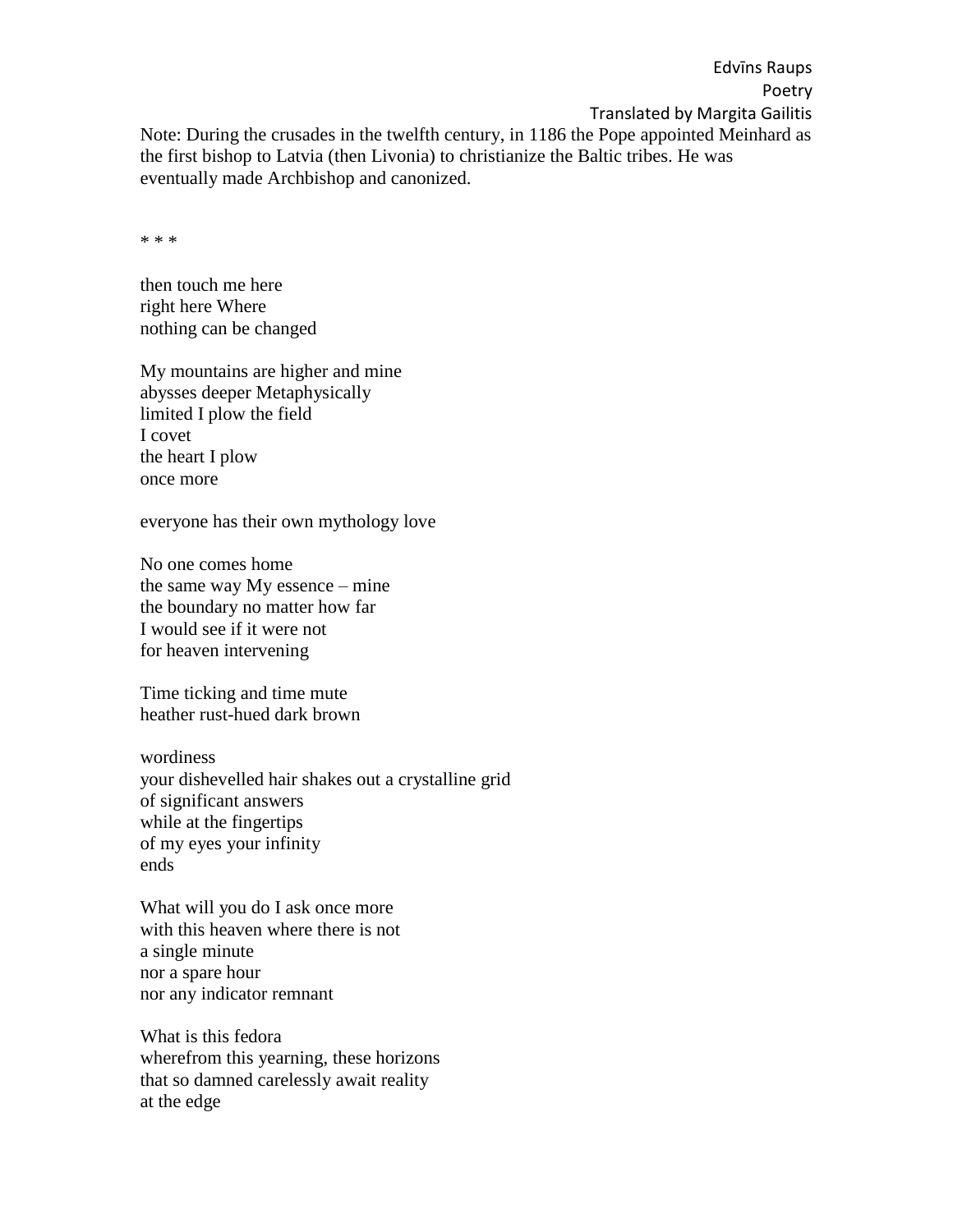of our bed

Then touch here right here Where nothing can be changed

\* \* \*

*if the end is the middle I'm here Cook up something transitory for me Nothing lost yet the stalactite spirits and souls Ephemera's flesh All draw inward like eyes in the dark Let it happen This she wants my eyelash Even the greatest heights go off track and mess up heads gone empty peace with peace time with time of hate with hate. Everything evens out to the measure which existed before Grimm's Graal and Snow White And is this what now you hear this returning moan or the desire to separate yet once more fear from Colossus' joy To go out into the street like a jungle and to repeat the first line Yes as always from the top down ahoy! brew some tea now and I'll stop adding you in And the world once more will walk in pairs*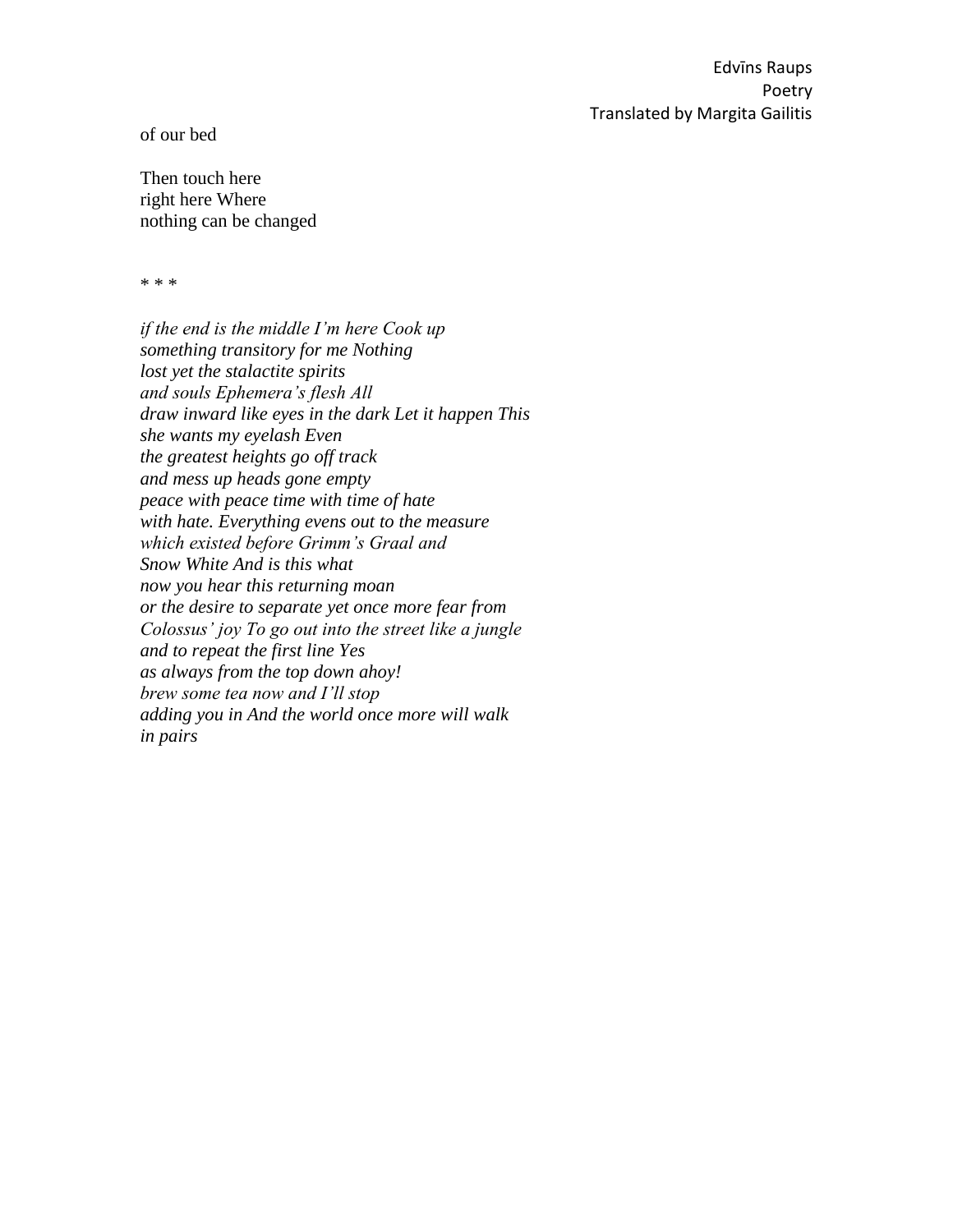\* \* \*

forgetting her initial appearance she sleeps in comfort in a place woven into lace marvelously carved elbow joints every woman is like a syllable she comments and continues pasting her golem love love not

the magnet of immortality draws my eyes shut a visible light punishes all changing to a Phoenix just to fly! Fly!

she repeats She who is wing's down to whom a castle from the middle ages has gifted its Gothic trapdoor She for whom ashes are a featherbed while the present sours and becomes intolerable

That's all … at least for a moment the heart beats as if eternal!

but you laugh You stand tall in front of me Lord that is why she can't see me

\* \* \*

I won't be Either a memory or the will to continue thought of the initial vastness With yet more screaming loneliness **Bird** 

the Place choose by yourself Your self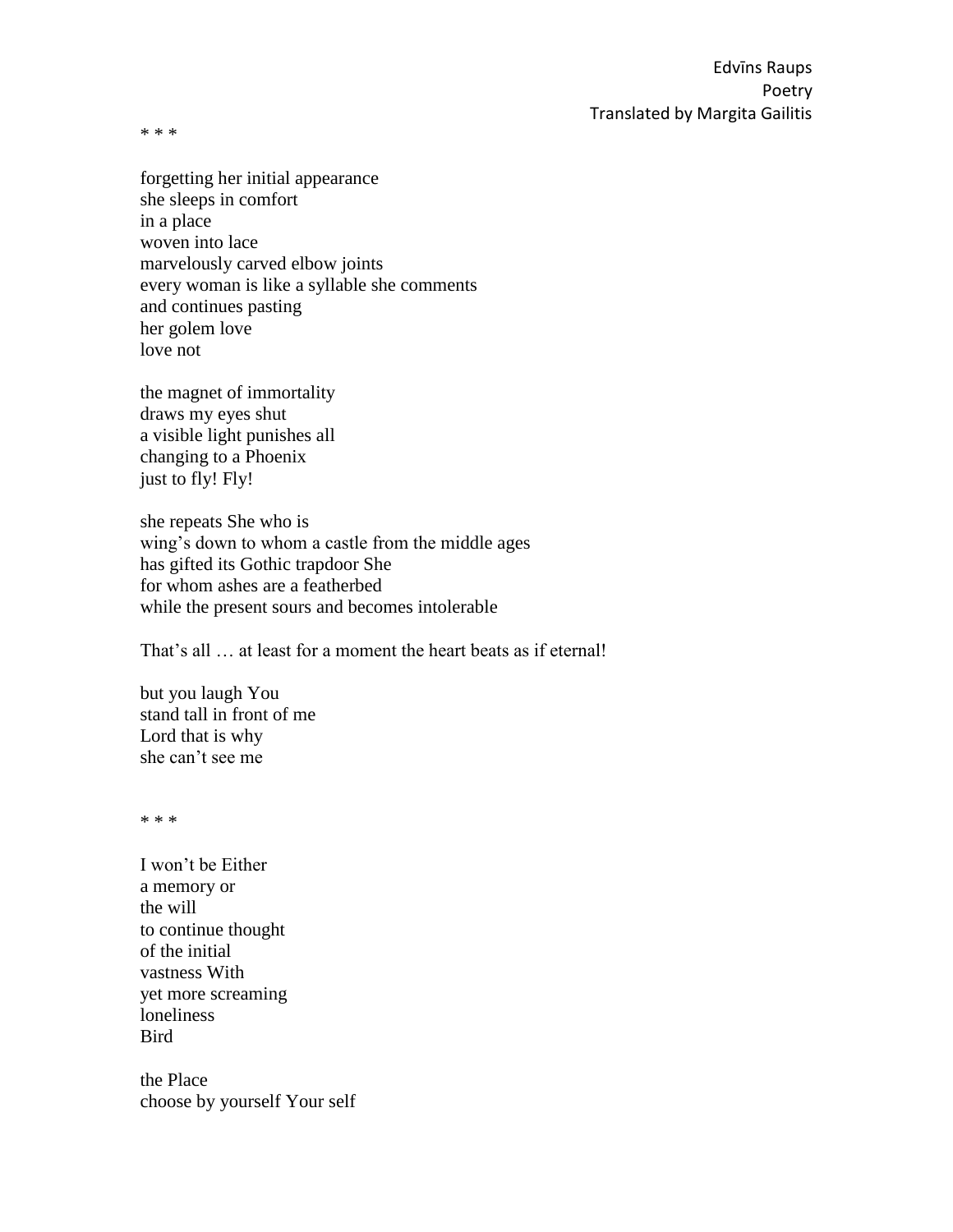despair at your muteness absolute Your self get up to decide to overcome all

## I won't be beside you Bird in the final

moment

## I WILL BE YOUR SINGLE STATEMENT

uktah lulu

\* \* \*

Distilling alcohol from red marble slabs strong Like the white-hot absurdity of life While every cell in me is Created human *welcome it's an honor to live* And the ambiguous situation opens flood-gates to all eras which have not yet been in me Uktah lulu Drink these interims drink dry

the moment from life To life